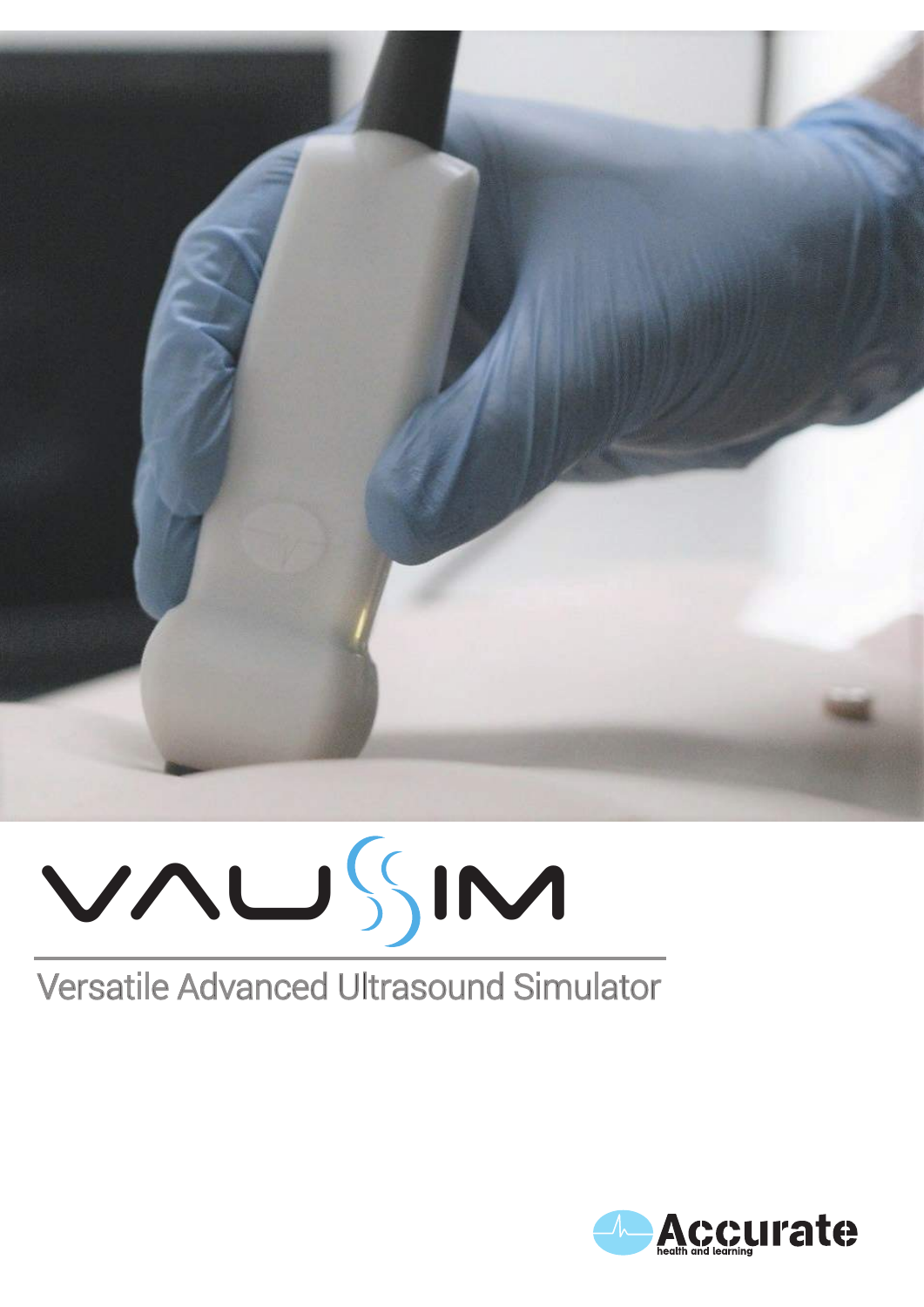VAUSIM

Versatile Advanced Ultrasound Simulator





**Versatility** Transform every simulator into an Advanced Ultrasound Simulator.



**Editor** Easily create your own casebook in order to create your exclusive and unique Simulator.



**Multimedia Content** Display images, videos and volumes without restriction.

**Mobility** View the instructor interface on any device with an internet browser.

**VausSim™** is a Versatile Advanced Ultrasound Simulator, designed to make diagnosis during movement. The **VausSim™** ultrasound simulator, thanks to a network of high-fidelity sensors, give to the skin of any simulator or manikin an ultrasound feature also in mobile settings. This simulator allows the instructor to independently create, through the use of a powerful editor, a customized and exclusive casebook of real US images/videos/volumes without any additional cost.

Thanks to innovative technology, the simulator allows changing the pathological ultrasound status of the patient in real time during the scenarios.

**VausSim™** is also completely independent and not sensitive to magnetic field rumors and guarantees continuous functioning despite the transportation and movement of the patient.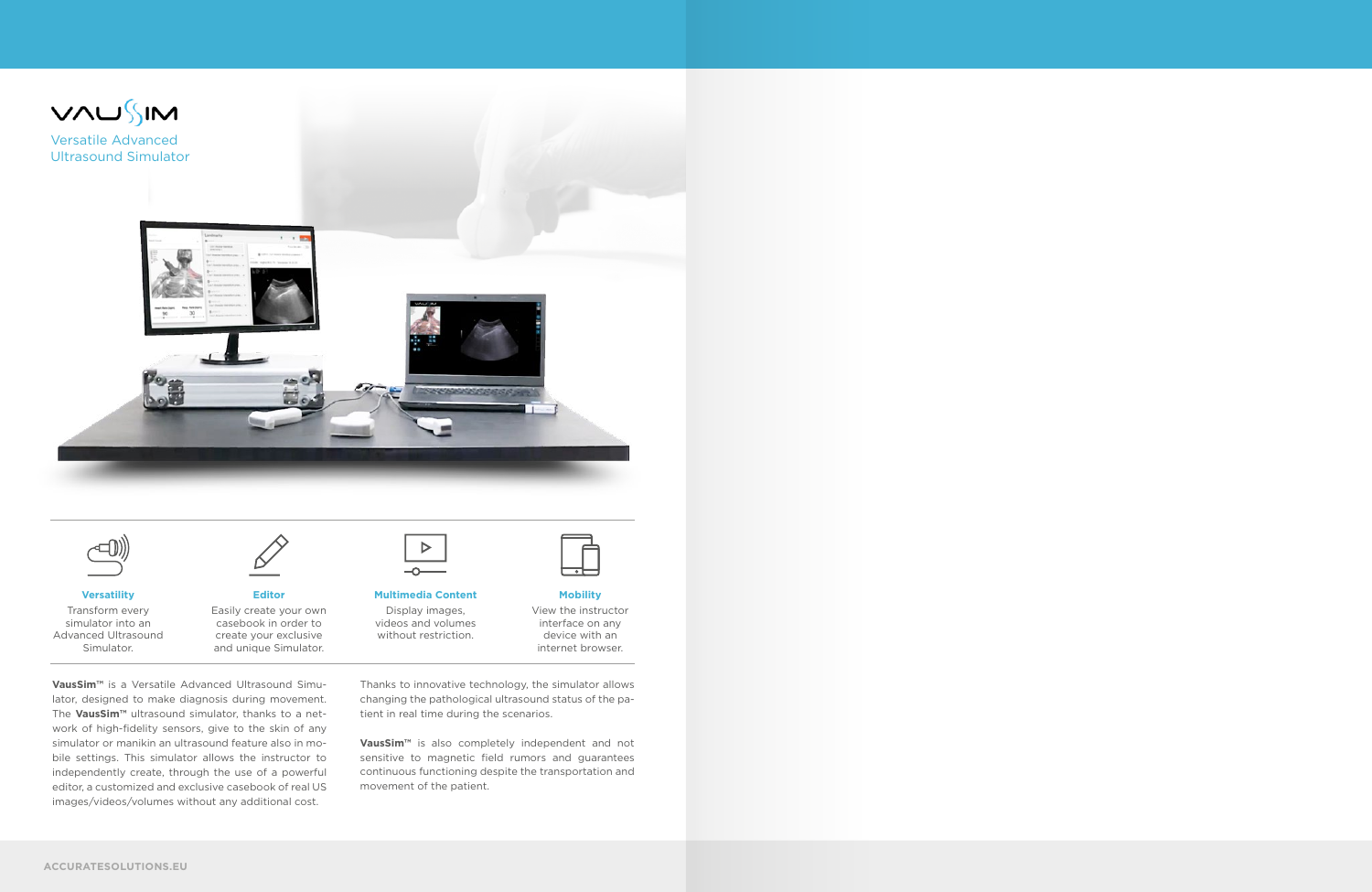



*VausSim™ is a patended product from Accurate, a company blending international experience, scientifi c research, engineering and development of truly eff ective hi-tech educational solutions in the medical field (patent number 102017000016345).*

*Clinical use disclaimer: VausSim™ is licensed for use for educational purposes only. VausSim™ is not intended for clinical use.*

# **PACKAGES**

## **The VausSim™ package includes:**

- 3 Simulated Ultrasound Probes (1 linear, 1 convex, 1 phase array)
- 1 Reference System Module
- 20-pack RFID tags
- USB stick including VausSim software, lifetime license key, casebooks and user manual
- Emergency 1 module including n° 8 Emergency cases
- Emergency Covid 1 module including n° 1 COVID scenario
- IP67 certified and waterproof transport case
- Installation support and remote training
- Lifetime free software updates and upgrades

## **VausSim™ optionals:**

- Abdominal1 Module (8 cases)
- Pleural1 Module (8 cases)
- Cardiac1 Module (8 cases)
- Intrapartum1 Module (8 Intrapartum cases)
- Intrapartum2 Module (8 Intrapartum cases)
- OB/GYN PPH Module (15 cases 10 scenarios)
- Pediatric1 Module (8 cases)

*Minimum System Requirements for the PC: Display: 15' - Display Resolution: 1920 x 1080 CPU: Intel Core i-5 - RAM: 8 GB Operating system: Windows 10 Pro (64 bit) Language: English - SSD (Solid State Drive): 128 GB Dedicated graphic card RAM: 2 GB USB ports: preferred 4 (minimal 2) - HDMI ports: 1*

CE **1 YEAR WARRANTY**





FOR FURTHER INFORMATION **HTTP://VAUSSIM.ACCURATESOLUTIONS.EU/**